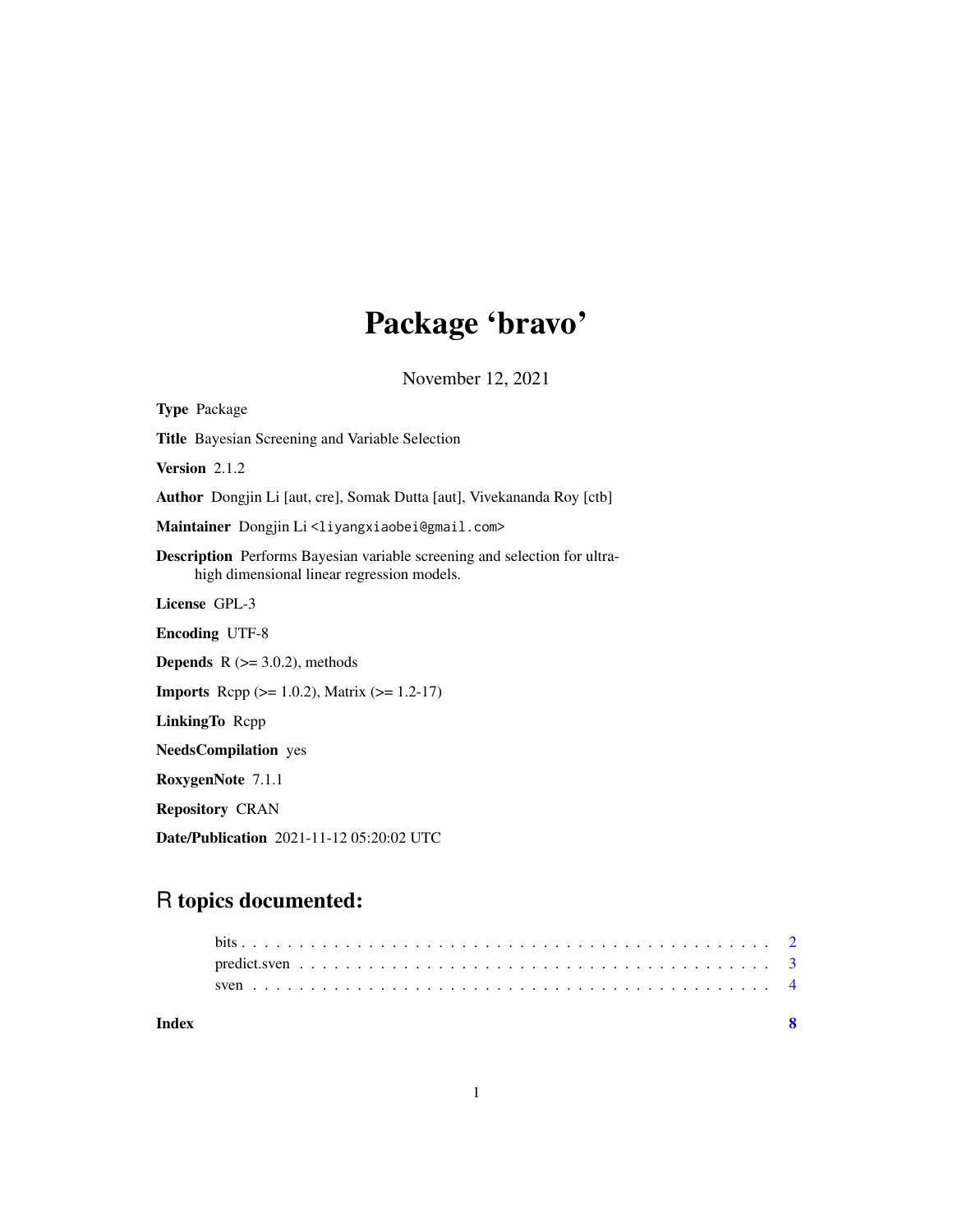#### <span id="page-1-0"></span>Description

Perform Bayesian iterated screening in Gaussian regression models

#### Usage

bits(X, y, lam = 1,  $w = 0.5$ ,  $pp = FALSE$ , max.var = nrow(X))

#### Arguments

| X       | An $n \times p$ matrix. Sparse matrices are supported and every care is taken not to<br>make copies of this (typically) giant matrix. No need to center or scale. |
|---------|-------------------------------------------------------------------------------------------------------------------------------------------------------------------|
| y       | The response vector of length n.                                                                                                                                  |
| lam     | The slab precision parameter. Default: 1.                                                                                                                         |
| W       | The prior inclusion probability of each variable. Default: 1/2.                                                                                                   |
| pp      | Boolean: If FALSE (default) the algorithm stops after including max. var many<br>variables. If true, the posterior probability stopping rule is used.             |
| max.var | The maximum number of variables to be included.                                                                                                                   |

#### Value

A list with components

| $model$ .pp | An integer vector of the screened model.                                  |
|-------------|---------------------------------------------------------------------------|
| postprobs   | The sequence of posterior probabilities until the last included variable. |
| lam         | The value of lam, the slab precision parameter.                           |
| W           | The value of w, the prior inclusion probability.                          |

#### References

Wang, R., Dutta, S., Roy, V. (2021) Bayesian iterative screening in ultra-high dimensional settings. https://arxiv.org/abs/2107.10175

#### Examples

n=50; p=100; TrueBeta  $\leftarrow c(rep(5,3),rep(0,p-3))$ 

 $rho < -0.6$ x1 <- matrix(rnorm(n\*p), n, p) X <- sqrt(1-rho)\*x1 + sqrt(rho)\*rnorm(n) y <- 0.5 + X %\*% TrueBeta + rnorm(n) res<-bits(X,y, pp=TRUE) res\$model.pp # the vector of screened model res\$postprobs # the log (unnormalized) posterior probabilities corresponding to the model.pp.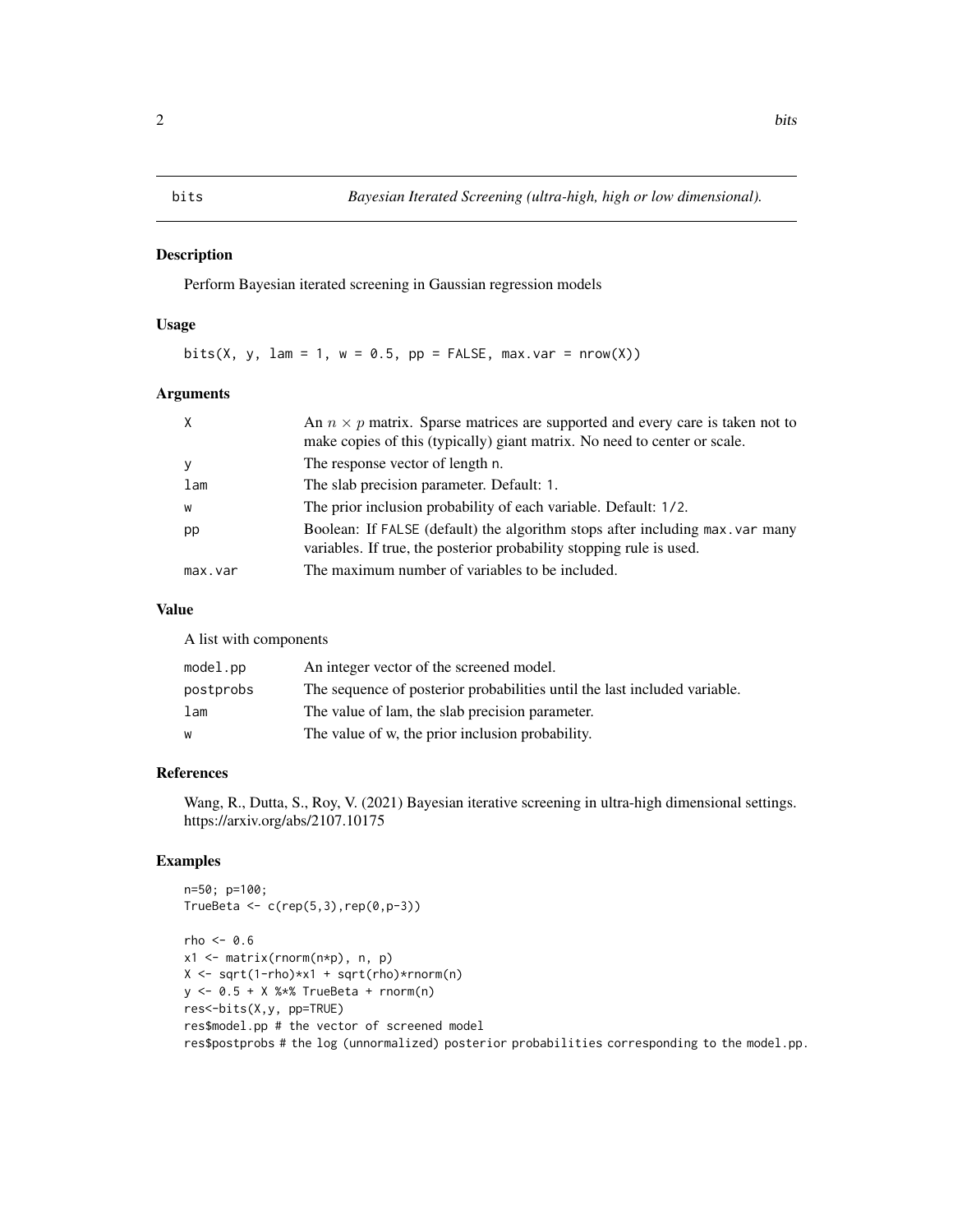<span id="page-2-0"></span>

#### Description

This function makes point predictions and computes prediction intervals from a fitted "sven" object.

#### Usage

```
## S3 method for class 'sven'
predict(
 object,
 newdata,
 model = c("WAM", "MAP"),
 interval = c("none", "MC", "Z"),return.draws = FALSE,
 Nsim = 10000,
 level = 0.95,alpha = 1 - level,
  ...
\mathcal{L}
```
#### Arguments

| object       | A fitted "sven" object                                                                                                                                                                                                        |
|--------------|-------------------------------------------------------------------------------------------------------------------------------------------------------------------------------------------------------------------------------|
| newdata      | Matrix of new values for X at which predictions are to be made. Must be a<br>matrix; can be sparse as in Matrix package.                                                                                                      |
| model        | The model to be used to make predictions. Model "MAP" gives the predictions<br>calculated using the MAP model; model "WAM" gives the predictions calcu-<br>lated using the WAM. Default: "WAM".                               |
| interval     | Type of interval calculation. If interval $=$ "none", only point predictions are<br>returned; if interval = "MC", Monte Carlo prediction intervals are returned; if<br>interval = $"Z", Z$ prediction intervals are returned. |
| return.draws | only required if interval $=$ "MC". if TRUE, the Monte Carlo samples are re-<br>turned. Default: FALSE.                                                                                                                       |
| Nsim         | only required if interval = "MC". The Monte Carlo sample size. Default:<br>10000.                                                                                                                                             |
| level        | Confidence level of the interval. Default: 0.95.                                                                                                                                                                              |
| alpha        | Type one error rate. Default: 1-level.                                                                                                                                                                                        |
| $\ddotsc$    | Further arguments passed to or from other methods.                                                                                                                                                                            |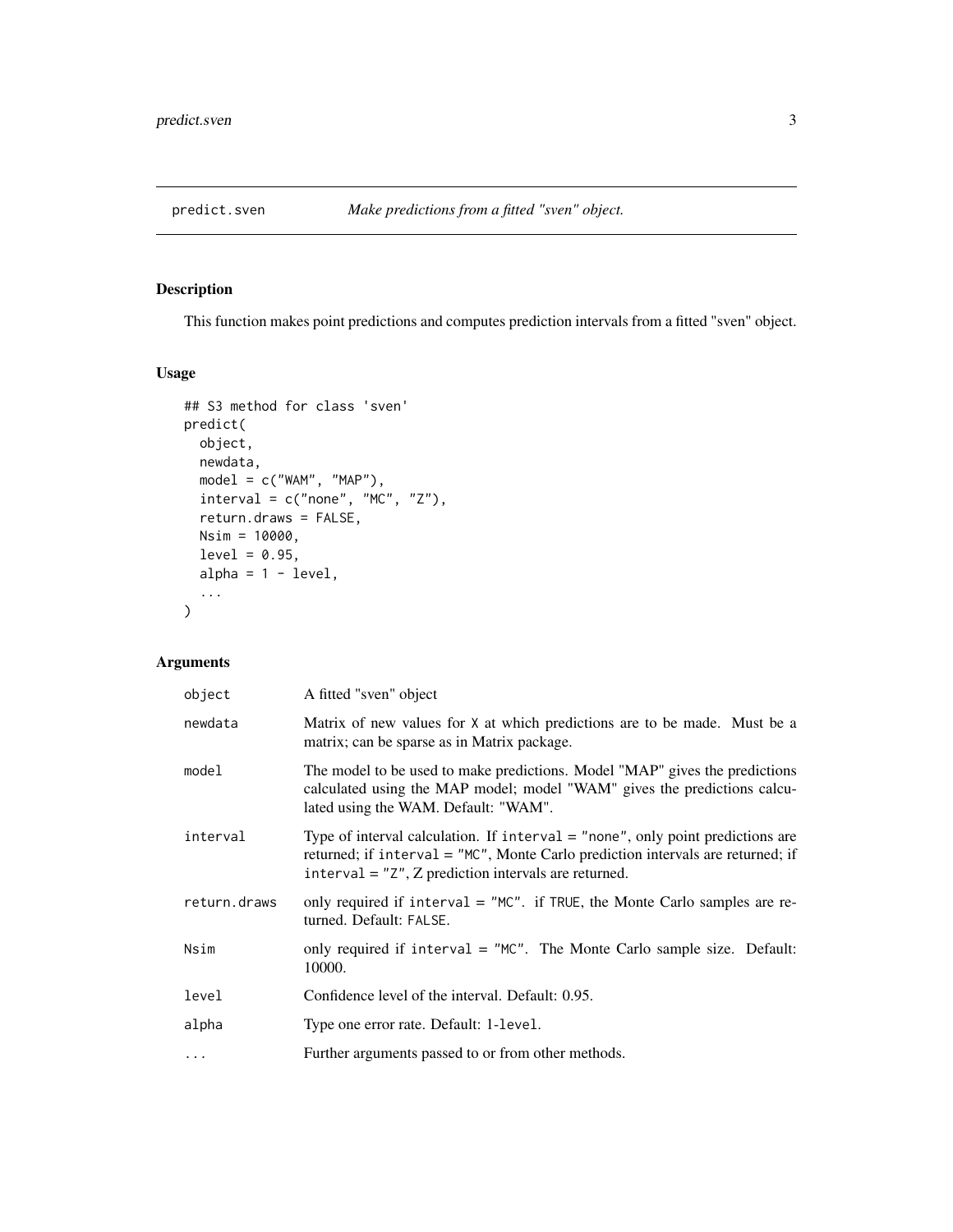#### <span id="page-3-0"></span>Value

The object returned depends on "interval" argument. If interval  $=$  "none", the object is an ncol(newdata)  $\times$  1 vector of the point predictions; otherwise, the object is an ncol(newdata)  $\times$  3 matrix with the point predictions in the first column and the lower and upper bounds of prediction intervals in the second and third columns, respectively.

if return.draws is TRUE, a list with the following components is returned:

| prediction | vector or matrix as above                                         |
|------------|-------------------------------------------------------------------|
| mc.draws   | an ncol (newdata) $\times$ Nsim matrix of the Monte Carlo samples |

#### Author(s)

Dongjin Li and Somak Dutta Maintainer: Dongjin Li <dongjl@iastate.edu>

#### References

Li, D., Dutta, S., Roy, V.(2020) Model Based Screening Embedded Bayesian Variable Selection for Ultra-high Dimensional Settings http://arxiv.org/abs/2006.07561

#### Examples

```
n = 80; p = 100; nonzero = 5
trueidx <-1:5nonzero.value <- c(0.50, 0.75, 1.00, 1.25, 1.50)
TrueBeta = numeric(p)TrueBeta[trueidx] <- nonzero.value
X <- matrix(rnorm(n*p), n, p)
y <- 0.5 + X %*% TrueBeta + rnorm(n)
res <- sven(X=X, y=y)
newx <- matrix(rnorm(20*p), 20, p)
# predicted values at a new data matrix using MAP model
yhat <- predict(object = res, newdata = newx, model = "MAP", interval = "none")
# 95% Monte Carlo prediction interval using WAM
MC.interval <- predict(object = res, model = "WAM", newdata = newx, interval = "MC", level=0.95)
# 95% Z-prediction interval using MAP model
```

```
Z.interval <- predict(object = res, model = "MAP", newdata = newx, interval = "Z", level = 0.95)
```
sven *Selection of variables with embedded screening using Bayesian methods (SVEN) in Gaussian linear models (ultra-high, high or low dimensional).*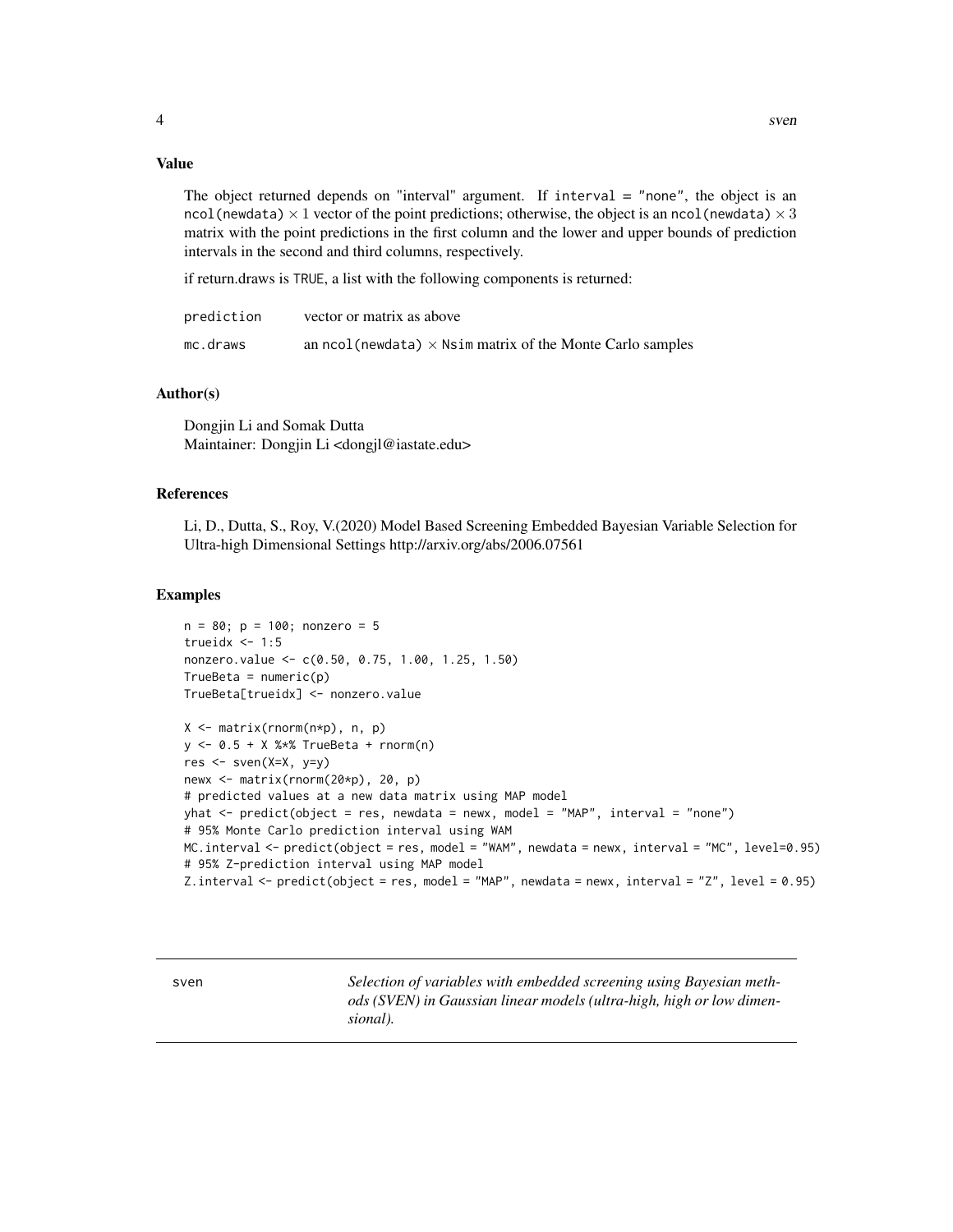#### sven 5

#### Description

SVEN is an approach to selecting variables with embedded screening using a Bayesian hierarchical model. It is also a variable selection method in the spirit of the stochastic shotgun search algorithm. However, by embedding a unique model based screening and using fast Cholesky updates, SVEN produces a highly scalable algorithm to explore gigantic model spaces and rapidly identify the regions of high posterior probabilities. It outputs the log (unnormalized) posterior probability of a set of best (highest probability) models. For more details, see Li et al. (2020).

#### Usage

```
sven(
 X,
 y,
 w = sqrt(nrow(X))/ncol(X),
 lam = nrow(X)/ncol(X)^2,Ntemp = 3,
  Tmax = (log(log(ncol(X))) + log(ncol(X))),Miter = 50,
 wam.threshold = 0.5,
 log.eps = -16,
 L = 20,
  verbose = TRUE
)
```
#### Arguments

| X             | The $n \times p$ covariate matrix without intercept. The following classes are sup-<br>ported: matrix and dgCMatrix. Every care is taken not to make copies of this<br>(typically) giant matrix. No need to center or scale this matrix manually. Scal-<br>ing is performed implicitly and regression coefficient are returned on the original<br>scale. |
|---------------|----------------------------------------------------------------------------------------------------------------------------------------------------------------------------------------------------------------------------------------------------------------------------------------------------------------------------------------------------------|
| У             | The response vector of length $n$ . No need to center or scale.                                                                                                                                                                                                                                                                                          |
| W             | The prior inclusion probability of each variable. Default: $sqrt(n)/p$ .                                                                                                                                                                                                                                                                                 |
| lam           | The slab precision parameter. Default: $n/p^2$ as suggested by the theory of Li et<br>al. $(2020)$ .                                                                                                                                                                                                                                                     |
| Ntemp         | The number of temperatures. Default: 3.                                                                                                                                                                                                                                                                                                                  |
| Tmax          | The maximum temperature. Default: $\log \log p + \log p$ .                                                                                                                                                                                                                                                                                               |
| Miter         | The number of iterations per temperature. Default: 50.                                                                                                                                                                                                                                                                                                   |
| wam.threshold | The threshold probability to select the covariates for WAM. A covariate will be<br>included in WAM if its corresponding marginal inclusion probability is greater<br>than the threshold. Default: 0.5.                                                                                                                                                   |
| log.eps       | The tolerance to choose the number of top models. See detail. Default: -16.                                                                                                                                                                                                                                                                              |
|               | The minimum number of neighboring models screened. Default: 20.                                                                                                                                                                                                                                                                                          |
| verbose       | If TRUE, the function prints the current temperature SVEN is at; the default is<br>TRUE.                                                                                                                                                                                                                                                                 |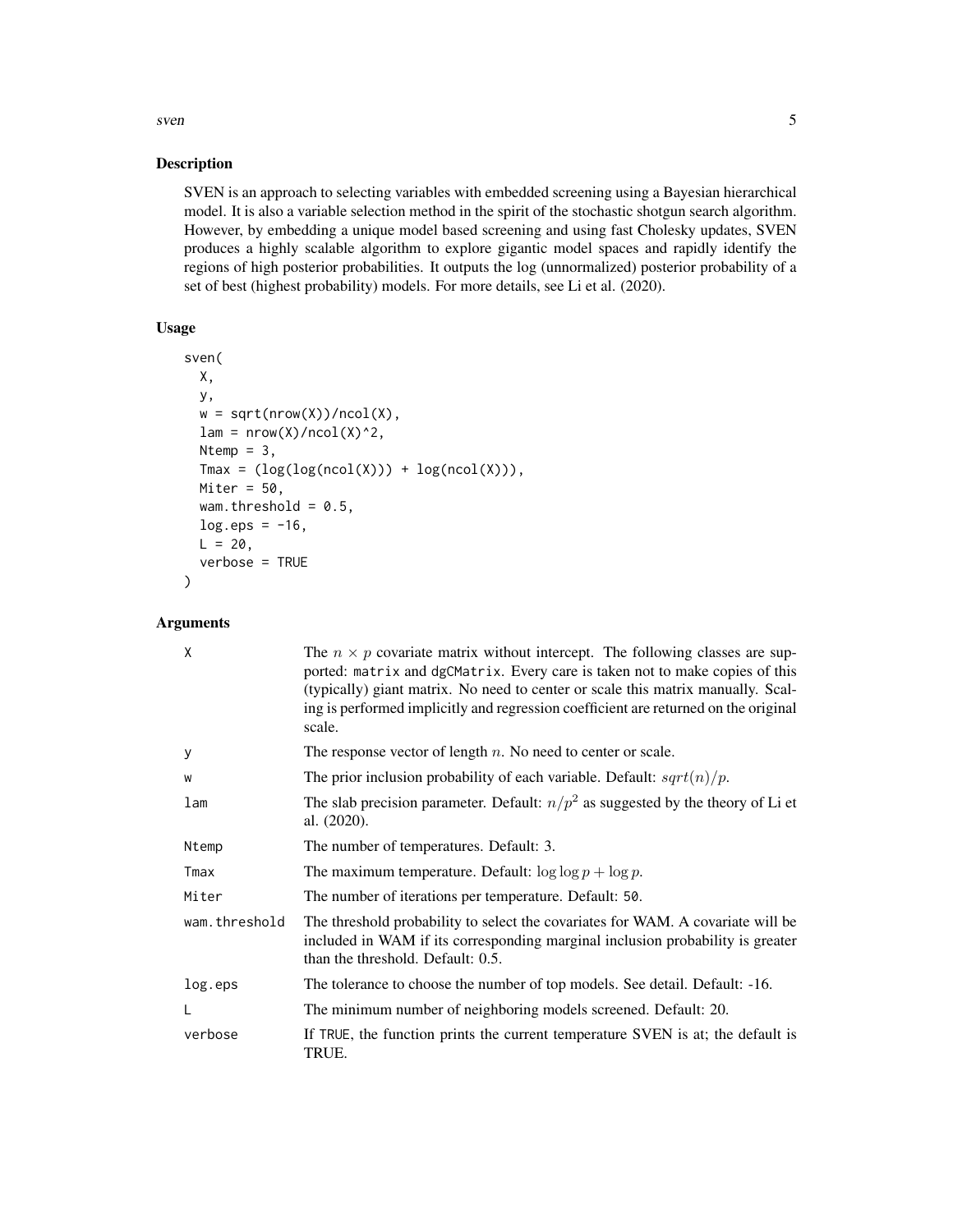#### Details

SVEN is developed based on a hierarchical Gaussian linear model with priors placed on the regression coefficients as well as on the model space as follows:

$$
y|X, \beta_0, \beta, \gamma, \sigma^2, w, \lambda \sim N(\beta_0 1 + X_\gamma \beta_\gamma, \sigma^2 I_n)
$$
  

$$
\beta_i|\beta_0, \gamma, \sigma^2, w, \lambda \stackrel{indep.}{\sim} N(0, \gamma_i \sigma^2/\lambda), i = 1, ..., p,
$$
  

$$
(\beta_0, \sigma^2)|\gamma, w, p \sim p(\beta_0, \sigma^2) \propto 1/\sigma^2
$$
  

$$
\gamma_i|w, \lambda \stackrel{iid}{\sim} Bernoulli(w)
$$

where  $X_{\gamma}$  is the  $n \times |\gamma|$  submatrix of X consisting of those columns of X for which  $\gamma_i = 1$  and similarly,  $\beta_{\gamma}$  is the  $|\gamma|$  subvector of  $\beta$  corresponding to  $\gamma$ . Degenerate spike priors on inactive variables and Gaussian slab priors on active covariates makes the posterior probability (up to a normalizing constant) of a model  $P(\gamma|y)$  available in explicit form (Li et al., 2020).

The variable selection starts from an empty model and updates the model according to the posterior probability of its neighboring models for some pre-specified number of iterations. In each iteration, the models with small probabilities are screened out in order to quickly identify the regions of high posterior probabilities. A temperature schedule is used to facilitate exploration of models separated by valleys in the posterior probability function, thus mitigate posterior multimodality associated with variable selection models. The default maximum temperature is guided by the asymptotic posterior model selection consistency results in Li et al. (2020).

SVEN provides the maximum a posteriori (MAP) model as well as the weighted average model (WAM). WAM is obtained in the following way:  $(1)$  keep the best (highest probability) K distinct models  $\gamma^{(1)}, \ldots, \gamma^{(K)}$  with

$$
\log P\left(\gamma^{(1)}|y\right) \ge \cdots \ge \log P\left(\gamma^{(K)}|y\right)
$$

where K is chosen so that  $\log \left\{ P\left(\gamma^{(K)}|y\right)/P\left(\gamma^{(1)}|y\right) \right\} > \log$  eps; (2) assign the weights

$$
w_i = P(\gamma^{(i)}|y) / \sum_{k=1}^K P(\gamma^{(k)}|y)
$$

to the model  $\gamma^{(i)}$ ; (3) define the approximate marginal inclusion probabilities for the *j*th variable as

$$
\hat{\pi}_j = \sum_{k=1}^K w_k I(\gamma_j^{(k)} = 1).
$$

Then, the WAM is defined as the model containing variables j with  $\hat{\pi}_j$  > wam. threshold. SVEN also provides all the top K models which are stored in an  $p \times K$  sparse matrix, along with their corresponding log (unnormalized) posterior probabilities.

#### Value

A list with components

model.map A vector of indices corresponding to the selected variables in the MAP model.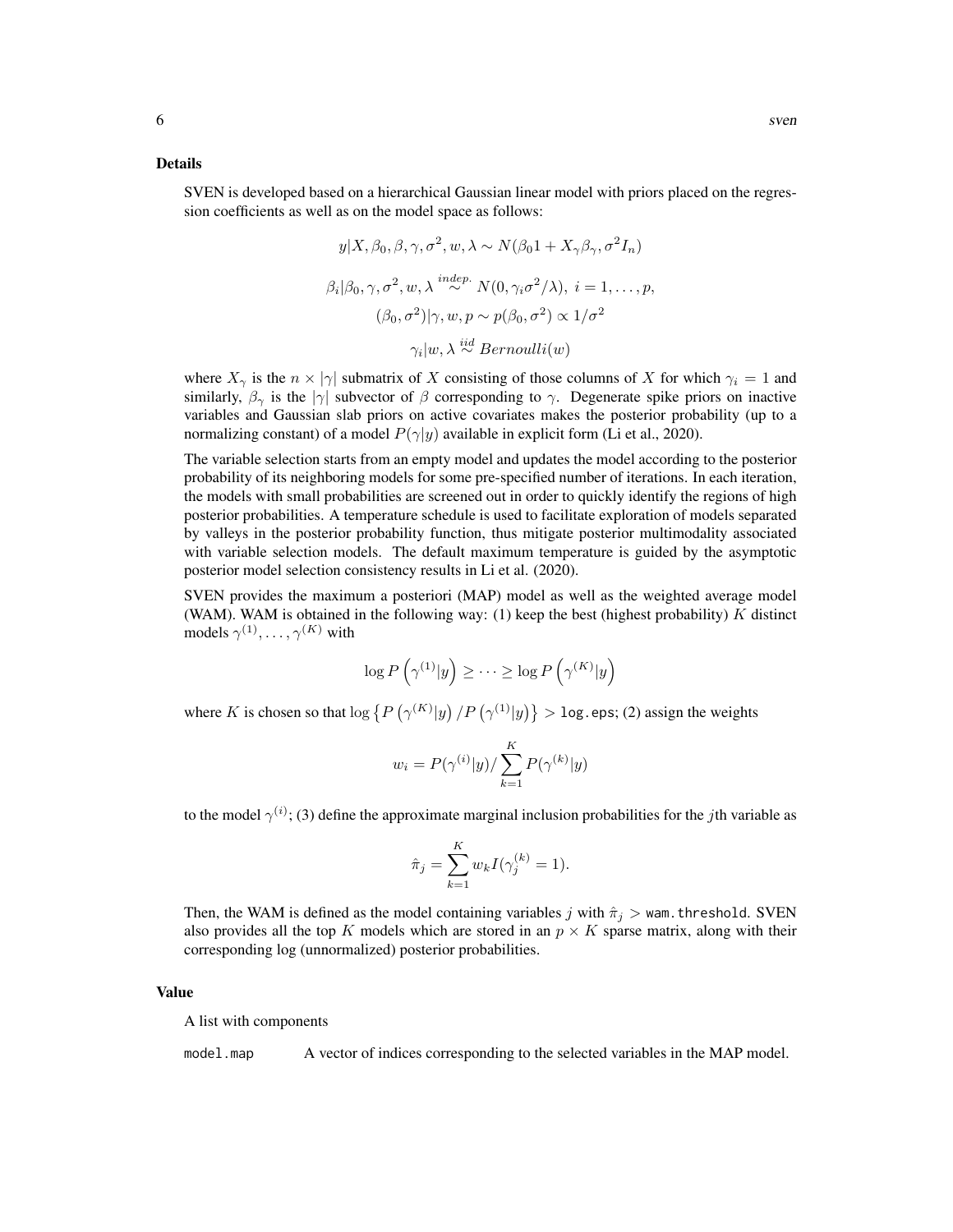sven 7

| model.wam | A vector of indices corresponding to the selected variables in the WAM.                        |
|-----------|------------------------------------------------------------------------------------------------|
| model.top | A sparse matrix storing the top models.                                                        |
| beta.map  | The ridge estimator of regression coefficients in the MAP model.                               |
| beta.wam  | The ridge estimator of regression coefficients in the WAM.                                     |
| mip.map   | The marginal inclusion probabilities of the variables in the MAP model.                        |
| mip.wam   | The marginal inclusion probabilities of the variables in the WAM.                              |
| pprob.map | The log (unnormalized) posterior probability corresponding to the MAP model.                   |
| pprob.top | A vector of the log (unnormalized) posterior probabilities corresponding to the<br>top models. |
| stats     | Additional statistics.                                                                         |

#### Author(s)

Dongjin Li and Somak Dutta Maintainer: Dongjin Li <dongjl@iastate.edu>

#### References

Li, D., Dutta, S., Roy, V.(2020) Model Based Screening Embedded Bayesian Variable Selection for Ultra-high Dimensional Settings http://arxiv.org/abs/2006.07561

#### Examples

n=50; p=100; nonzero = 3 trueid $x < -1:3$ nonzero.value <- 5 TrueBeta <- numeric(p) TrueBeta[trueidx] <- nonzero.value

```
rho < -0.6x1 \leq - matrix(rnorm(n \star p), n, p)
X \leftarrow \text{sqrt}(1-\text{rho}) \times x1 + \text{sqrt}(\text{rho}) \times \text{rnorm}(n)y \le -0.5 + X %*% TrueBeta + rnorm(n)
res <- sven(X=X, y=y)
res$model.map # the MAP model
res$model.wam # the WAM
res$mip.map # the marginal inclusion probabilities of the variables in the MAP model
res$mip.wam # the marginal inclusion probabilities of the variables in the WAM
res$pprob.top # the log (unnormalized) posterior probabilities corresponding to the top models.
```
res\$beta.map # the ridge estimator of regression coefficients in the MAP model res\$beta.wam # the ridge estimator of regression coefficients in the WAM